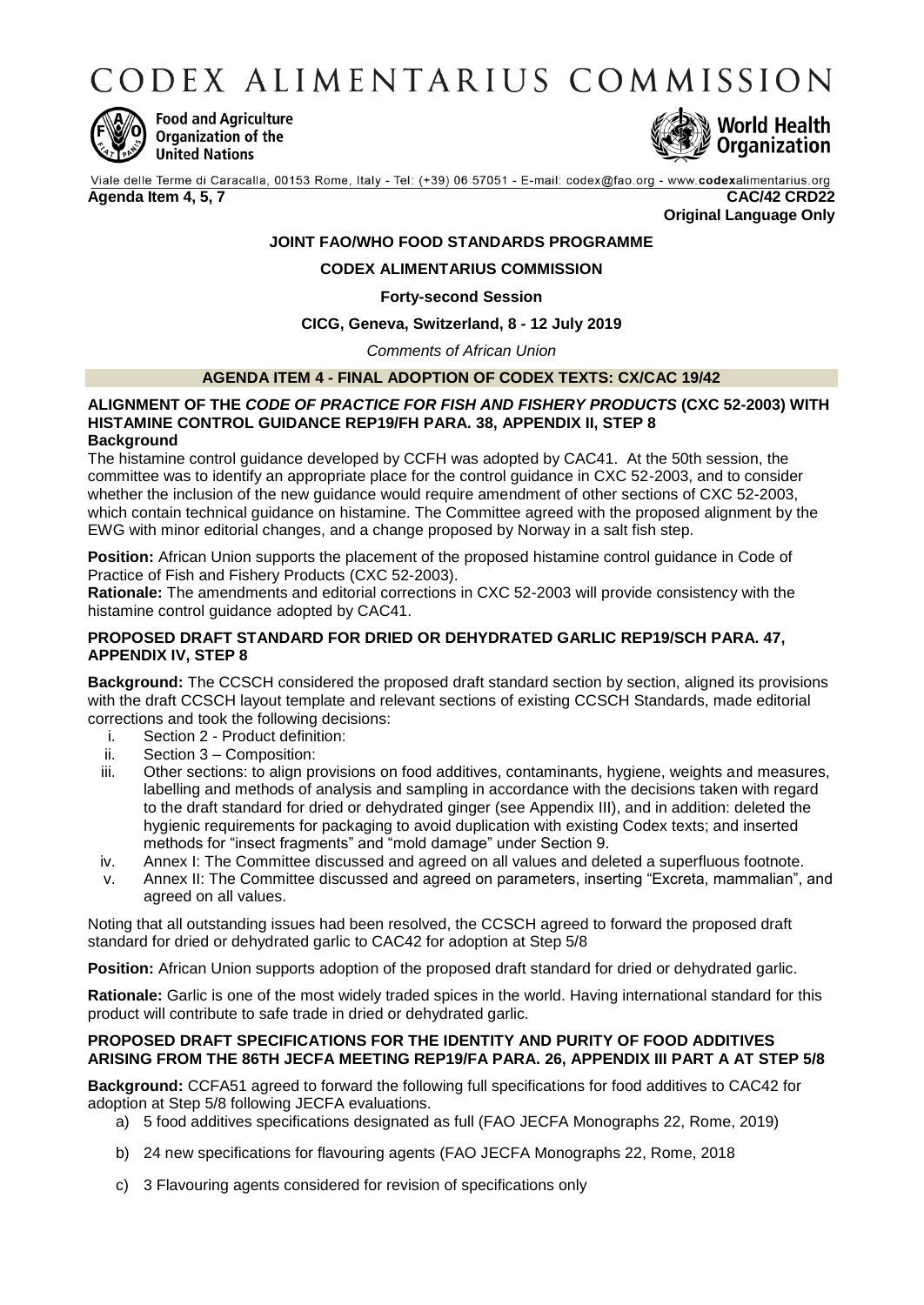d) consequential amendment to the list of codex specifications of food additives (CXM 6-2018) removal of Red 2 G and to change the name for INS 160a(iv) from "Carotenes, beta-, algae" to "β-carotenerich extract from Dunaliella salina"

**Position:** African Union supports the recommendations.

**Rationale:** Scientific evaluations conducted by JECFA indicated no adverse health effect of the additives

### **REVISION OF THE CLASS NAMES AND THE INTERNATIONAL NUMBERING SYSTEM FOR FOOD ADDITIVES (CXG 36-1989) (PROPOSED DRAFT) REP19/FA PARA. 149 (I), APPENDIX IX PART, ONGOING WORK, AT STEP 5/8**

**Background:** At CCFA51 an in-session working group on INS made recommendations on: removal of four additives from the INS; changes to Functional Classes and Technological Purposes for Additives in the INS; assignment of an INS Number to β- carotene- rich extract from Dunaliella salina hence revision in section 3 and 4

- a) Deletion of INS names and numbers ie. 128 Red 2G and 1411 Distarch glycerol
- b) Changes to the functional classes and technological purposes for Methacrylate copolymer, basic INS No. 1205 from glazing agent to carrier or encapsulating agent.
- c) Change of name of carotenes algae to β-carotene- rich extract from Dunaliella salina INS 160a(iv)

**Position:** African Union supports the proposed draft revisions.

**Rationale:** Red 2G does not have a JECFA ADI and as such, all provisions for Red 2G in the step process in GSFA would be discontinued

### **PROPOSED DRAFT ML FOR CADMIUM FOR CHOCOLATES CONTAINING OR DECLARING, REP19/CF PARA. 56, APPENDIX III, STEP 5/8**

**Position:** African Union does not support adoption of ML of 0.3 mg/kg for chocolate products containing or declaring <30% total cocoa solids on a dry matter.

Cadmium contamination in food is a concern in many countries. The metal can accumulate in the kidneys leading to irreversible tubular renal dysfunction. Although JECFA indicated that cadmium in cocoa and cocoa based products could not pose a health concern, it still estimated a PMTDI for cadmium of 25 μg / kg bw per month. Cadmium content based on in the data from Africa used for the analysis of occurrence of cadmium in chocolates (<30% of total cocoa solids) ranged from 0.01 - 0.02 mg/kg. The low levels of cadmium in chocolate from Africa, reflects the use of good agricultural and manufacturing practices.

### **AGENDA ITEM 5 - ADOPTION OF CODEX TEXTS AT STEP 5: CX/CAC 19/42/5 PROPOSED DRAFT CODE OF PRACTICE ON FOOD ALLERGEN MANAGEMENT FOR FOOD BUSINESS OPERATORS, REP19/FH PARA. 56, APPENDIX III, STEP 5**

**Background:** CCFH49 agreed to start new work on management of food allergens, with Australia, the United Kingdom (UK) and the United States as co-leads. At CCFH50, Australia introduced the revised proposal prepared by the co-chairs based on written comments received from EWG. The main issues addressed were:

- thresholds for allergens,
- allergen risk assessment methods
- the use of precautionary allergen labeling (e.g., "may contain").

**Position: African Union supports:** 

- the use of precautionary level for allergen management
- request for scientific advice from FAO/WHO related to thresholds and risk assessment to support decisions for allergen management

**Rationale:** The use of precautionary allergen labeling is appropriate particularly when it is not considered as replacement for implementation of measures necessary to prevent or minimize the presence of undeclared allergens. The proposed code establishes the principles of allergen identification and sources of risk rather than providing prescriptive guidance. This will allow flexibility in its implementation and practices.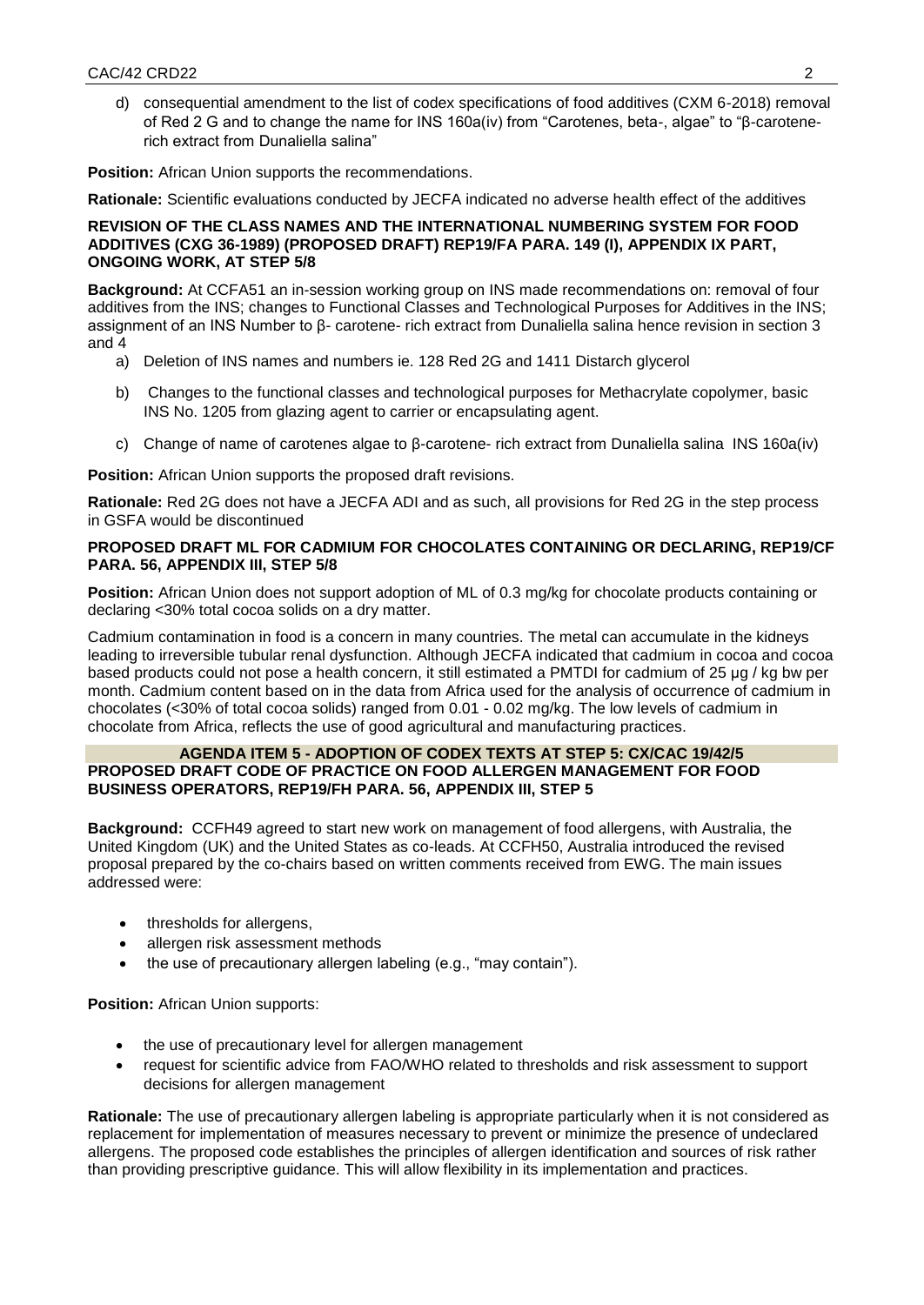# **PROPOSED DRAFT GUIDANCE FOR THE LABELING OF NON-RETAIL CONTAINERS: REP19/FL PARA 31 -66,** *STEP 5*

**Background:** These Guidelines apply to the labelling of non-retail containers of food, including the information provided in the accompanying physical documents or by other means, and the presentation thereof (excluding food additives and processing aids) , not intended to be offered directly to the consumer

**Position:** African Union supports adoption of the proposed draft guidance but recommends the amendment of the definition of "food business" to include "harvesting" the definition will read as follows:

"Food Business" means an entity or undertaking, carrying out one or more activity (ies) related to any stages of production, **harvesting** processing, packaging, storage and distribution (including trade) of food.

**Rationale:** The food value chain does not always start with farmed produce (production), but could start with raw materials that are harvested from the wild e.g. Baobab fruits and Shea nuts. A case which is common in Africa.

# **DRAFT PRINCIPLES AND GUIDELINES FOR THE ASSESSMENT AND USE OF VOLUNTARY THIRD PARTY ASSURANCE (VTPA) PROGRAMMES, REP19/FICS PARA. 53, APPENDIX III, STEP 5**

**Background:** According to the scope and objective of the document, the proposed guidelines are intended to assist competent authorities in the effective assessment and transparent use of reliable voluntary third party assurance, information/data in support of their NFCS objectives.

**Position:** Whilst not objecting to the advancement of the standard at step 5, African Union associates with the concerns raised by several African countries on the draft principles and guidelines for the assessment and use of voluntary Third Party Assurance (vTPA) programmes.

African Union notes that Third Party Assurance programmes, are essentially private standards and do not take into account the unique circumstances of producers in developing countries. AU is concerned that adoption of vTPA programs could potentially result in multiple certification systems at the national level. Moreover, questions still remain about the legitimacy of these vTPA programme, as they are not developed in an inclusive manner. African Union is of the opinion that integrating vTPA programmes into governmental food control schemes will only create additional layer of control that will affect producers especially from developing countries and could lead to trade barriers. AU therefore reiterates, that vTPA should in no way replace official government inspection programs.

# **PROPOSED DRAFT STANDARD FOR DRIED OREGANO, REP19/SCH PARA. 30(I), APPENDIX II, STEP 5**

**Background:** Turkey chaired the EWG for the development of the proposed draft standard. The Committee noted that consensus had been reached on all provisions except those parameters in square brackets, which required further consideration by the Committee. The Committee considered the proposed draft standard section by section; made editorial corrections and further amendments for alignment with the draft CCSCH layout template and existing CCSCH Standards. The committee also agreed to forward the provisions on food additives, labelling and methods of analysis and sampling to the appropriate committees for endorsement. The Committee agreed to forward the proposed draft Standard for dried Oregano to CAC42 for adoption at Step 5.

**Position:** African Union supports adoption of the proposed draft standard for dried oregano

**Rationale:** Establishing international standard for dried oregano will contribute to safe trade of this commodity.

# **PROPOSED DRAFT STANDARD FOR DRIED ROOTS, RHIZOMES AND BULBS — DRIED OR DEHYDRATED GINGER, REP19/SCH PARA. 39(I), APPENDIX III, STEP 5**

**Background:** This work was led by Nigeria. The Committee considered the proposed draft standard section by section, making editorial corrections and the amendments on.

- i. Section 2 Product definition
- ii. Section 8 Labelling,
- iii. Section 9.1 Methods of analysis
- iv. Annex I, Annex II

The Committee recommended the proposed draft standard for dried roots, rhizomes and bulbs — dried or dehydrated ginger for adoption at Step 5 by CAC42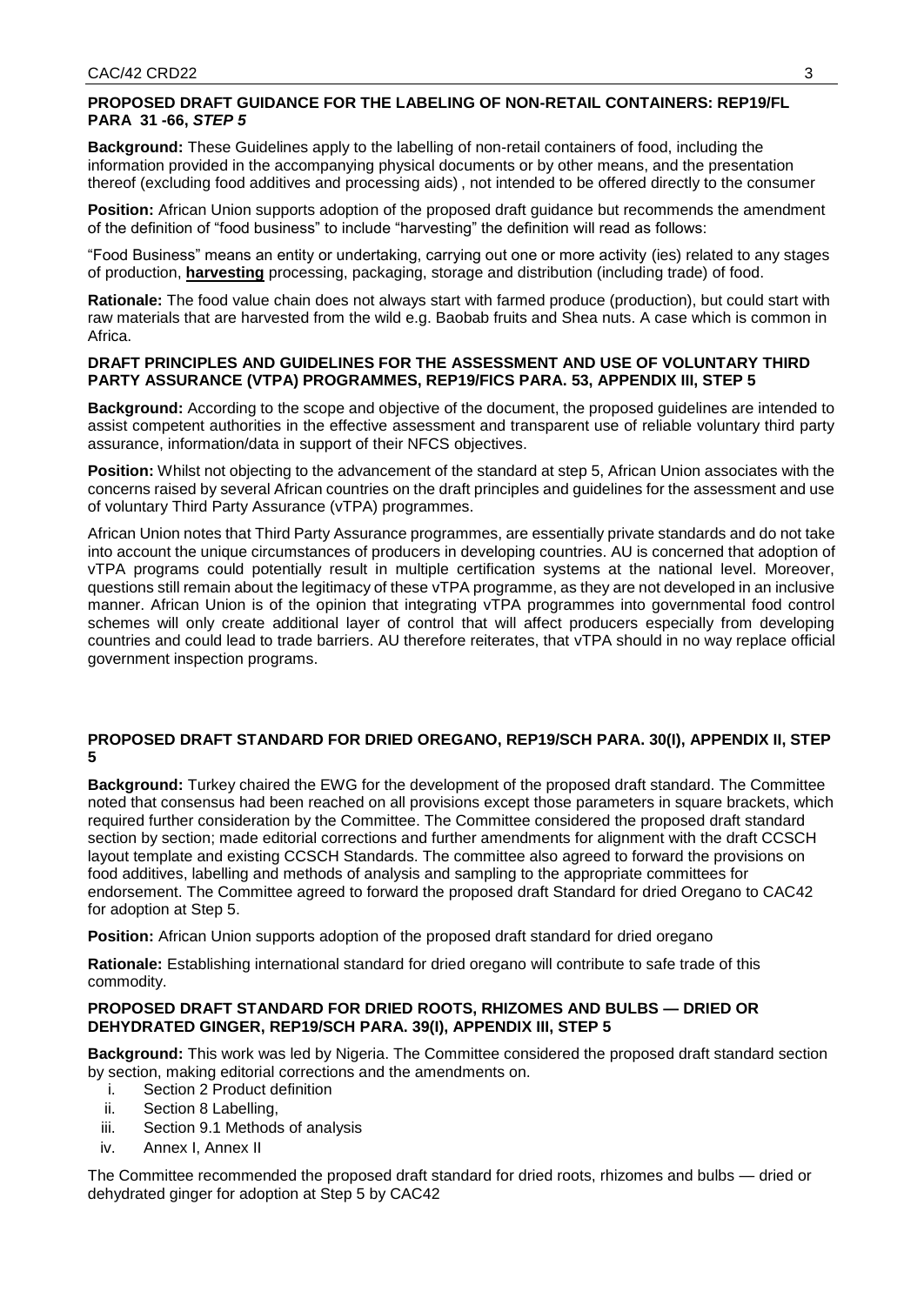**Position:** African Union supports adoption of the proposed draft standard for dried or dehydrated ginger.

**Rationale:** Dried roots, rhizomes and bulbs – dried or dehydrated ginger are important agricultural commodities world-wide and especially in Africa (Nigeria, Kenya, Uganda, Togo, Senegal, Ghana, Cameroon etc). Having international standard for this product will contribute to and facilitate safe trade.

### **PROPOSED DRAFT STANDARD FOR DRIED BASIL, REP19/SCH PARA. 66(I), APPENDIX V, STEP 5**

**Background:** This work was chaired by Egypt. The committee recommended forwarding the proposed draft standards for dried basil to CAC42 for adoption at Step 5 after agreement on the various sections of the proposed draft standard.

**Position:** African Union supports adoption of the proposed draft standard for dried basil.

**Rationale:** Dried basil is an important spice that is traded widely with significant economic importance to Africa in particular. Having international standard for this commodity will contribute to and facilitate safe trade.

### **PROPOSED DRAFT STANDARD FOR DRIED FLORAL PARTS – DRIED CLOVES, REP19/SCH PARA. 88(I), APPENDIX VI, STEP 5**

- **Background:** The committee agreed on the requirements in the various sections of the proposed draft standard including the Scope, Styles, Essential composition and quality factors,
- Other sections, Annex I Chemical characteristics for dried floral parts (Cloves), Annex II Physical characteristics for dried floral parts (Cloves). The provisions on food additives, labelling and methods of analysis have also been endorsed by the relevant committees.

**Position:** African Union supports adoption of the proposed draft standard for dried cloves.

**Rationale:** Dried cloves are an important spice that is traded widely with significant economic importance to Africa in particular. Having international standard for this commodity will contribute to and facilitate safe trade.

### **AGENDA ITEM 7 - PROPOSAL FOR NEW WORK: CX/CAC 19/42/8**

**New work on development of guidelines for the control of Shiga toxin-producing** *Escherichia coli*  **(STEC) in beef, unpasteurized milk and cheese produced from unpasteurized milk, leafy greens, and sprouts, REP19/FH Para 76, Step 2/3** 

**Background:** According to FAO/WHO JEMRA report on STEC commissioned by CCFH47 (2015), STEC poses significant public health burden worldwide as well as the risk management challenges and trade. During CCFH 50, United States and Panama co-chaired the PWG on CCFH Work Priorities and introduced the discussion paper and project document submitted by the United States, Chile and Uruguay on "Control of Shiga Toxin-Producing *Escherichia coli* (STEC) in Beef, Unpasteurized Milk and Cheese produced from Unpasteurized Milk, Leafy Greens, and Sprouts as new work.

The Committee agreed to establish an EWG chaired by Chile and the United States to prepare draft guidelines for consideration at the next session

**Position:** African Union supports new work on STEC and agrees that beef and leafy greens should be considered the first priority commodities due to public health burden and impact on global trade.

**Rationale:** The STEC guidance document will complement already existing codex guidance (e.g. control of salmonella in meat) to enable countries better manage microbiological contamination of food with STEC.

#### **Proposals for New Work on Internet Sales/e-Commerce: REP19/FL para 86 - 66**

**Background:** This work has been necessitated by the need to provide international guidance on labelling aspects of e-commerce/internet sales due to the fact that globally, there is a growth and increasing diversification of e-commerce/internet sales. However there is no international guidance.

**Position:** African Union supports approval for new work on guidance for Internet Sales/e-Commerce.

**Rationale:** The proposal aims to develop a text that will provide Governments, the food Industry and consumers with clear and transparent guidance on the labeling of foods sold through the internet sales/ecommerce. This will contribute to ensuring food safety, protecting consumers from food fraudulent practices and promoting fair trade globally

#### **Revision to the General Standard for the Labelling of Prepackaged Foods: allergen labelling and guidance on precautionary allergen or advisory labelling, REP19/FL para 91 – 97**

**Background:** CCFL45 supported the new work due to the fact that among others, currently there is a need:-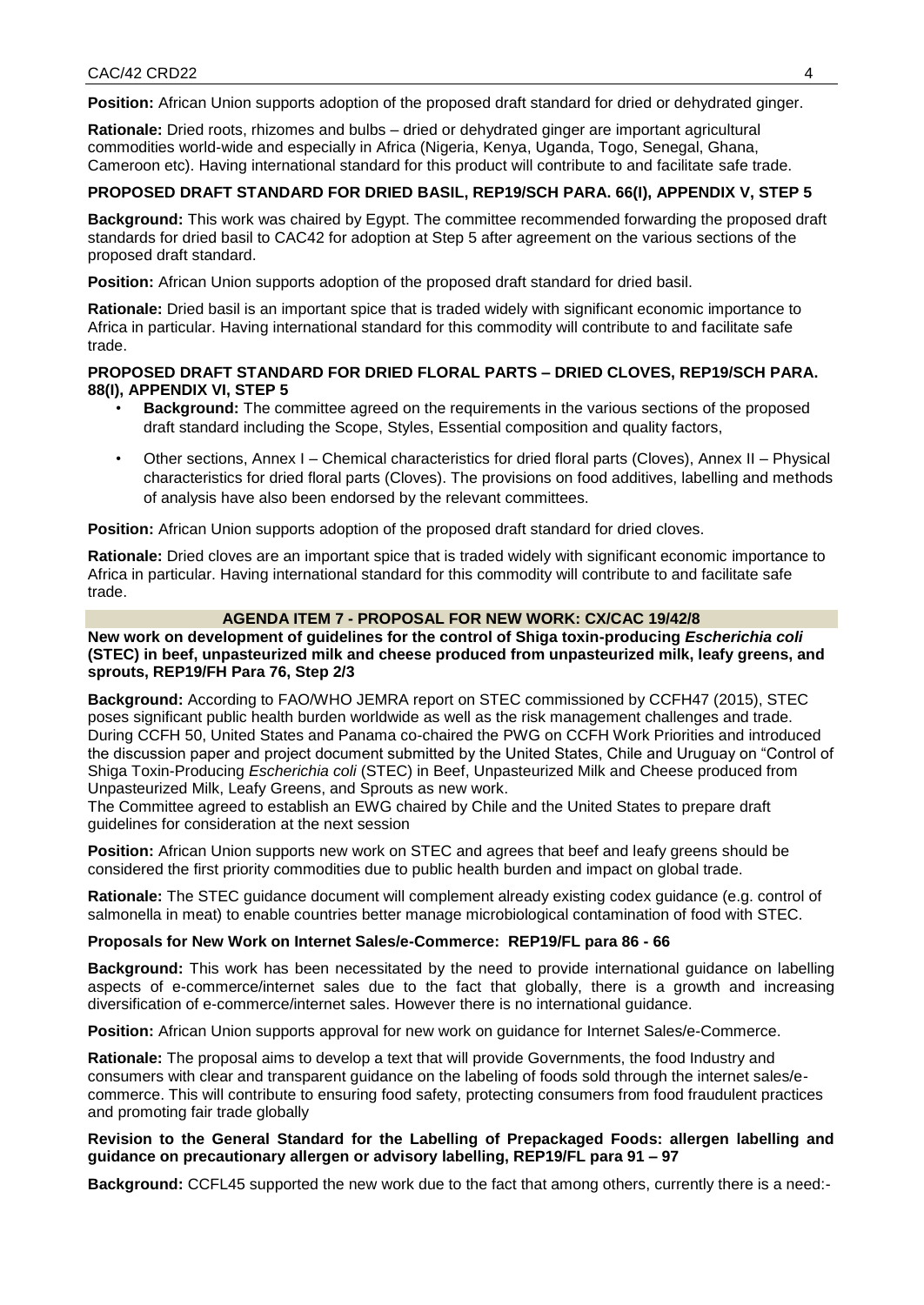- i. to clarify the listed food and ingredients known to cause hypersensitivity and update the current list to include new food and ingredients that have been found to cause hypersensitivity as well.
- ii. to provide more technical specifications for the food industry on how allergens should be presented on food labels to ensure consumer protection. Noting that the current allergen labelling provisions in the standard are considered to lack useful clarity and details for Industry.
- iii. to look into and review allergen labeling information guidance , aiming at making it more clear and understood by consumers. Noting that currently there is an increase in the use of precautionary or advisory labelling and "free from" claims that lead allergen labelling not always clear and not understood by the consumer.

**Position:** African Union supports approval of the Project document on allergen labelling and guidance on precautionary allergen advisory labelling

**Rationale:** The proposal aims to review and clarify the provisions relevant to allergen labelling in GSFLPF and provide consistent allergen information for consumers. Noting that it will help to ensure food safety, protect a consumer from consuming food/ingredients of which they might be allergic to; and promote fair trade

## **Project document for new work on the consolidation of Codex Guidelines related to equivalence, REP19/FICS Para 32 (ii) and (iii) (b), Appendix II, Step 2/3**

**Background:** The proposed draft guidance on the use of systems equivalence includes a significant number of concepts that overlap or duplicate existing Codex Guidelines, especially the Guidelines on the Judgment of Equivalence of Sanitary Measures Associated with Food Inspection and Certification Systems (CAC/GL 53- 2003) and the Guidelines for the Development of Equivalence Agreements Regarding Food Imports and Export Inspection and Certification Systems (CAC/GL 34-1999).

**Position:** African Union supports consolidation of all guidelines related to equivalence.

**Rationale:** The consolidation is necessary remove overlapping documents on equivalence. This could potentially prevent confusion especially where countries have to consult several documents in the process of equivalence determination.

### **REVISED FOOD-ADDITIVE PROVISIONS OF THE GSFA IN RELATION TO THE ALIGNMENT OF THE THIRTEEN STANDARDS FOR MILK AND MILK PRODUCTS (RIPENED CHEESE), TWO STANDARDS FOR SUGARS, TWO STANDARDS FOR NATURAL MINERAL WATERS, THREE STANDARDS FOR CEREALS, PULSES AND LEGUMES AND THREE STANDARDS FOR VEGETABLE PROTEINS, REP19/FA PARA. 57 (II)A, APPENDIX VI PART B1-B3**

**Background:** An EWG, chaired by Australia and co-chaired by the United States of America and Japan, and working in English only was established to consider:

- i. the alignment of the following commodity standards listed in the forward workplan: with the assistance of IDF, the following milk and milk commodity standards including finishing the cheese standards: CXS 208-1999, CXS 221-2001, CXS 250-2006, CXS 251-2006, CXS 252- 2006, CXS 273-1968, CXS 275-1973, CXS 278-1978 and CXS 283-1978; plus additional commodity standards CXS 19-1981, CXS 33-1981, CXS 210-1999, CXS 2111999, CXS 256- 2007, CXS 326-2017, CXS 327-2017, CXS 328-2017 and CXS 329-2017;
- ii. Consider how future divergence of the GSFA and the commodity standards can be avoided as the commodity committees amend or develop new food-additive provisions; and
- iii. Revise the food additive section of the commodity standards as indicated CRD2 Annex 1 Part A to include tamarind seed polysaccharide (INS 437) under the appropriate functional class header with a maximum use level (ML) of Good Manufacturing Practice (GMP)

**Position:** African Union supports approval of this new work.

**Rationale:** The work is necessary to ensure alignment of the food additives provisions of commodity standard with the GSFA as the single authoritative reference document for food additives.

## **DEVELOPMENT OF A CODE OF PRACTICE FOR THE REDUCTION AND PREVENTION OF CADMIUM CONTAMINATION IN COCOA BEANS, REP19/CF, APPVIII**

**Background:** This work is part of the effort to reduce and prevent cadmium in cocoa beans.

**Position:** African Union recommends approval for new work to develop a code of practice for the reduction and prevention of cadmium contamination in cocoa beans

**Rationale:** Cocoa is a valuable commercial crop that contributes to the economies of several developing countries including Cote d'Ivoire, Ghana, Nigeria, Sierra Leone, Cameroon and other cocoa-producing